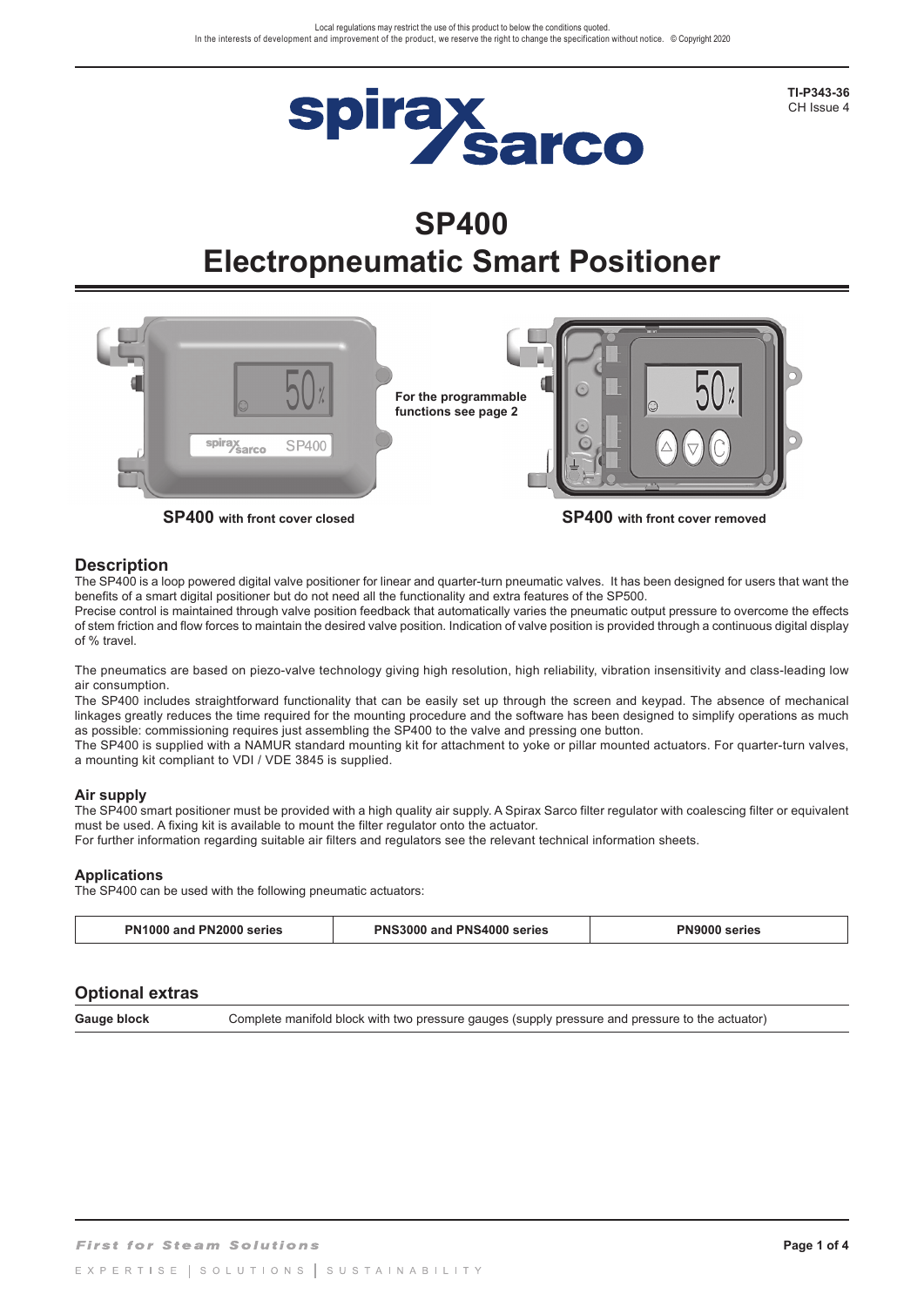# **Materials**

| Part                  | Material           | Finish                          |
|-----------------------|--------------------|---------------------------------|
| <b>Case and cover</b> | Die cast aluminium | Anti-corrosive paint to RAL5010 |
| <b>Magnet bracket</b> | Die cast aluminium |                                 |

| <b>Technical data</b>         |                     |                                                                     |
|-------------------------------|---------------------|---------------------------------------------------------------------|
| Input signal range            |                     | 4 - 20 mA nominal                                                   |
| Minimum input signal          |                     | 3.6 <sub>mA</sub>                                                   |
| Air supply pressure           |                     | 1.4-7.0 bar (5-10 psi above spring range pressure)                  |
| Air quality                   |                     | Air supply must be dry, oil and dust free to ISO 8573-1 class 3:3:3 |
| <b>Output pressure</b>        |                     | 0 to 100% supply pressure                                           |
|                               | Linear valves       | 10 mm to 100 mm                                                     |
| <b>Stroke range</b>           | Quarter turn valves | 5° to 120°                                                          |
| <b>Action</b>                 |                     | Single action/fail vent                                             |
| <b>Operating temperature</b>  |                     | -10 $^{\circ}$ C to +80 $^{\circ}$ C                                |
| <b>Maximum air flow</b>       |                     | 4.2 normal $m^3/h$ at 1.4 bar g                                     |
|                               |                     | 8.5 normal $m^3/h$ at 6.0 bar g                                     |
| Steady state air consumption  |                     | Less than $0.016$ normal $m^3/h$                                    |
| Air connections               |                     | Screwed 1/4" NPT                                                    |
| Cable gland                   |                     | M20                                                                 |
| <b>Electrical connections</b> |                     | Spring clamp terminals for 0.2 to 1.5 mm <sup>2</sup> wire          |
| <b>Enclosure rating</b>       |                     | <b>IP65</b>                                                         |
| <b>Characteristics</b>        |                     | Linear                                                              |
| <b>Resolution (maximum)</b>   |                     | 0.1% F.S. (Full Scale)                                              |
| Shut-off                      |                     | 1%                                                                  |
| <b>Shipping weight</b>        |                     | 2.2 kg                                                              |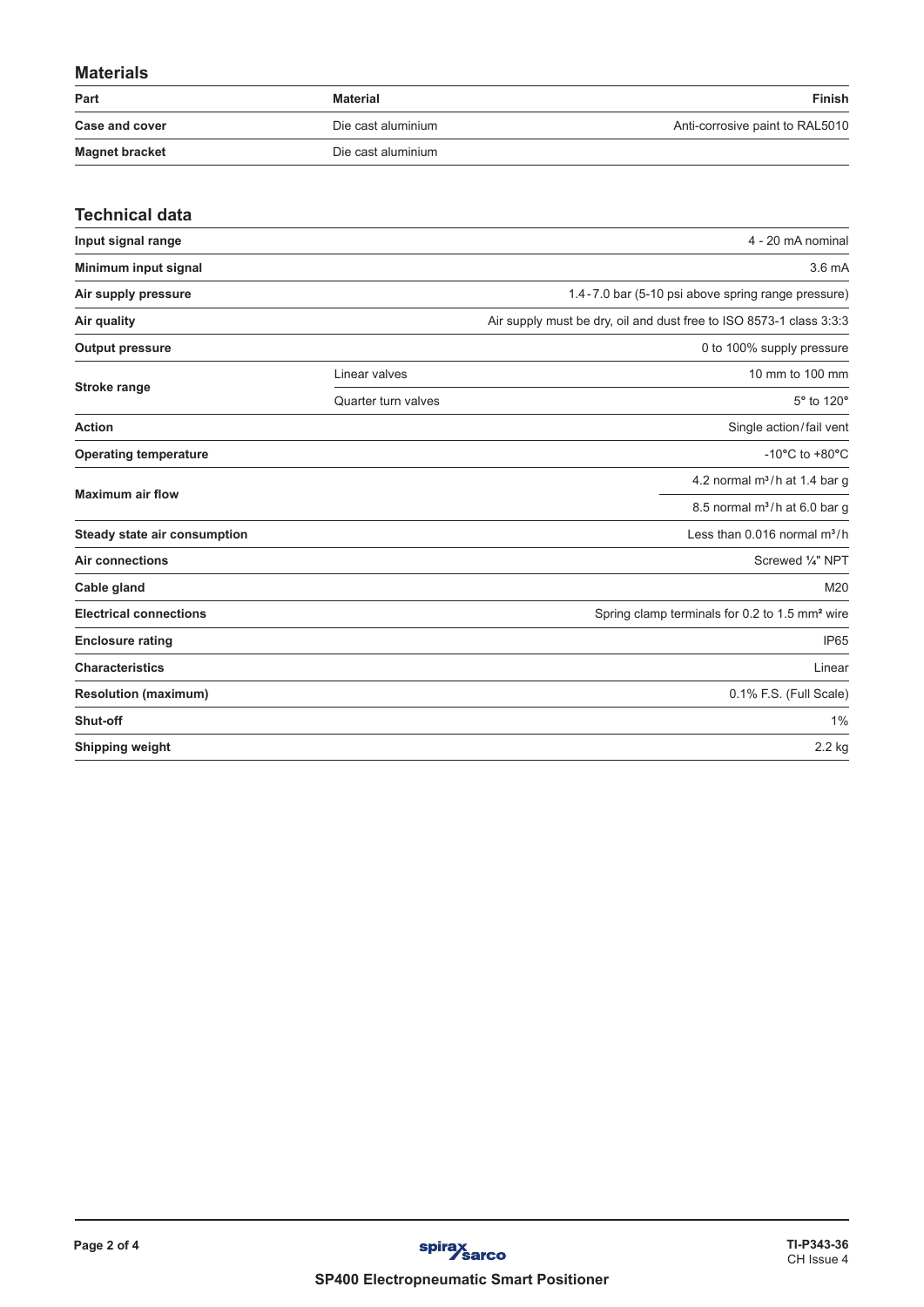# **Programmable functions**

| Autostroke            | Automatic commissioning routine                                            |                  |  |
|-----------------------|----------------------------------------------------------------------------|------------------|--|
| Valve type            |                                                                            | 2-port or 3-port |  |
| % travel              | Selectable 0 - 100% or 100% - 0% depending on valve/actuator configuration |                  |  |
| <b>Control action</b> | Direct or reverse action (4-20 or 20-4 mA)                                 |                  |  |
|                       | <b>OFF</b>                                                                 | range 4-20 mA    |  |
| Split range           | Low                                                                        | range 4-13 mA    |  |
|                       | High                                                                       | range 11-20 mA   |  |
|                       |                                                                            | 0,5%             |  |
|                       |                                                                            | 1,5%             |  |
| <b>Deadband</b>       |                                                                            | 3,0%             |  |
|                       |                                                                            | 5,0%             |  |
| <b>Reset</b>          | Resets all programmed values                                               |                  |  |
| Input signal          | Visualisation of input mA signal                                           |                  |  |

### **Available spares**

| Filter plug kit | Plug plus 3 off filters and 'O' rings                                         |  |
|-----------------|-------------------------------------------------------------------------------|--|
| Pressure gauge  | Pressure gauge only<br>Available ranges: 0 to 2 bar, 0 to 4 bar or 0 to 7 bar |  |

## **Dimensions (approximate) in mm**

| Centre bolt for<br>volce meunted | 172 | חצ | 109 | 40 | 105 | 113 | 145 |
|----------------------------------|-----|----|-----|----|-----|-----|-----|